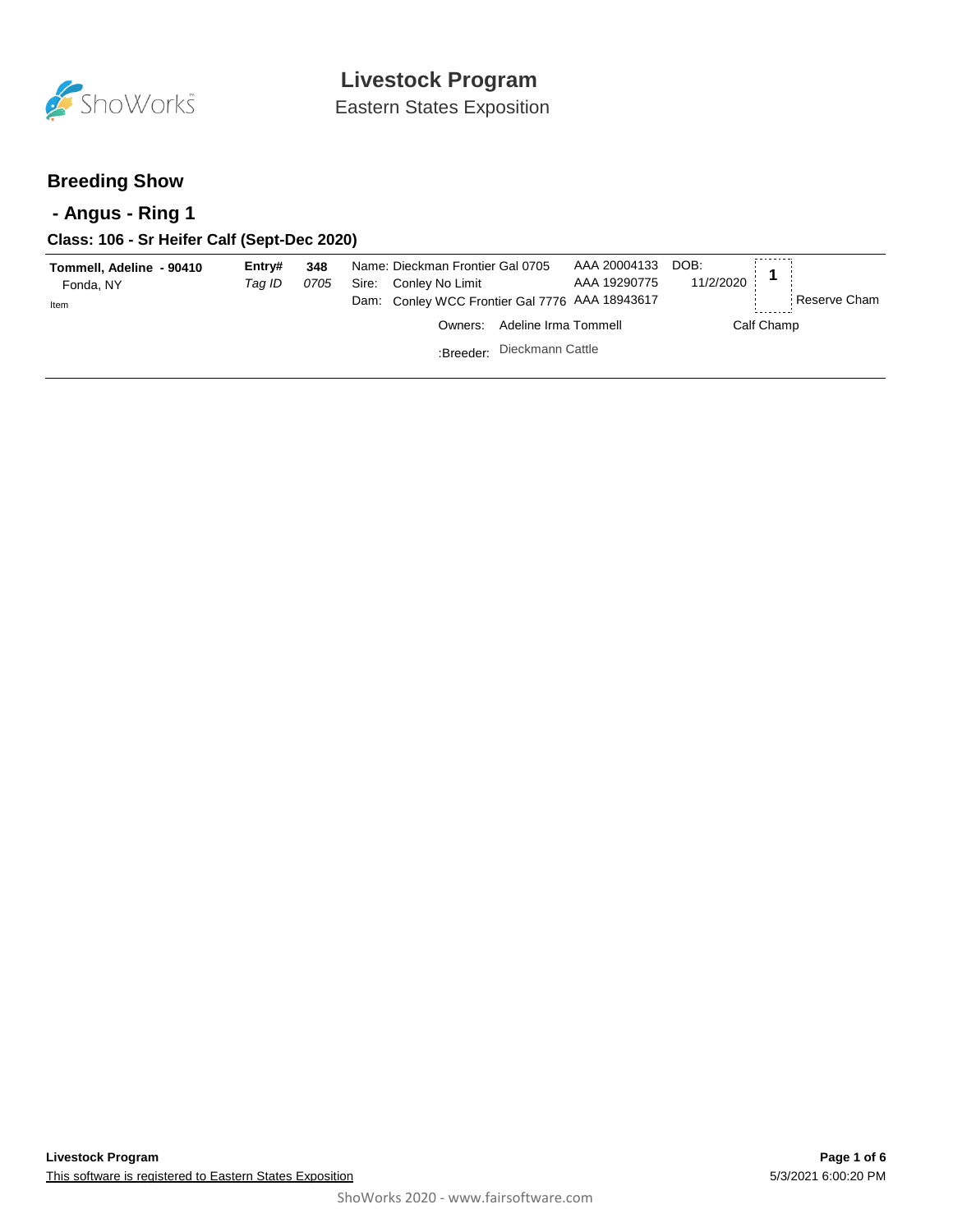

Eastern States Exposition

### **Class: 109 - Summer Yearling (May-Aug 2020)**

| Hopstetter, Hunter - 90351<br>BANGOR, PA<br>Item  | Entry#<br>Tag ID | 48<br>H54                 | Name: HH Skye H54<br><b>HH Tackle FE4</b><br>Sire:<br>Keifers Norma E56<br>Dam:                 | AAA19956469<br>AAA 19216371<br>AAA 18887137  | DOB:<br>5/24/2020 | $\mathbf 2$ |                     |
|---------------------------------------------------|------------------|---------------------------|-------------------------------------------------------------------------------------------------|----------------------------------------------|-------------------|-------------|---------------------|
|                                                   |                  |                           | Owners:                                                                                         | Hopstetter, Hunter                           |                   |             |                     |
|                                                   |                  |                           | :Breeder:                                                                                       | <b>Hunter Hopstetter</b>                     |                   |             |                     |
|                                                   |                  |                           |                                                                                                 |                                              |                   |             |                     |
| Mccarthy, Isabella - 90388<br>Houlton, Me<br>Item | Entry#<br>Tag ID | 253<br>PC <sub>20</sub> H | Name: PCSC Primo's Eleanor 20H<br>Colburn Primo 5153<br>Sire:<br>PSCS Northern Lady 20E<br>Dam: | AAA 20035282<br>AAA 18217480<br>AAA 19217990 | DOB:<br>5/19/2020 |             | <b>Grand Champi</b> |
|                                                   |                  |                           | Owners:                                                                                         | <b>Isabella McCarthy</b>                     |                   | Int Champ   |                     |
|                                                   |                  |                           | :Breeder:                                                                                       | Mathew T Thurston                            |                   |             |                     |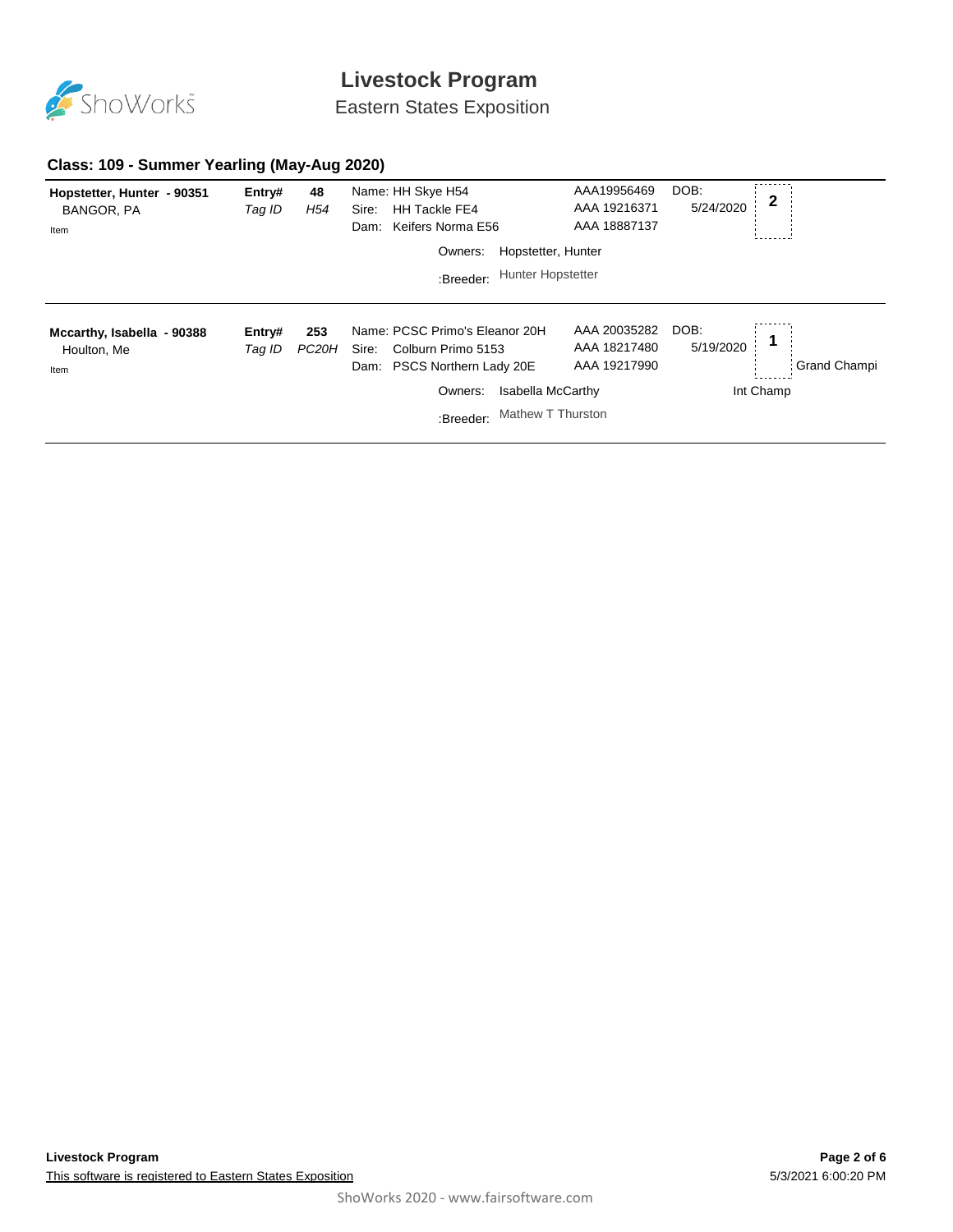

Eastern States Exposition

### **Class: 112 - Spring Yearling (Mar-Apr 2020)**

| King, Anna $-112$<br>Cobleskill, NY<br>Item          | Entry#<br>Tag ID | 110<br>K04H | Name: KRA Evelyn K04H<br>Quaker Hill Manning 4EX9<br>Sire:<br>KRA Evelyn F809<br>Dam:    |                          | AAA 19956749<br>AAA 17831034<br>AAA 19168810 | DOB:<br>4/4/2020  | $\mathbf 2$   |
|------------------------------------------------------|------------------|-------------|------------------------------------------------------------------------------------------|--------------------------|----------------------------------------------|-------------------|---------------|
|                                                      |                  |             | Owners:                                                                                  | King, Anna               |                                              |                   |               |
|                                                      |                  |             | :Breeder:                                                                                | Anna King                |                                              |                   |               |
| Klingner, Karlie - 90376<br>Poughkeepsie, NY<br>Item | Entry#<br>Tag ID | 202<br>109H | Name: Flyn D Girl 109H<br>PCC Striker 132C<br>Sire:<br>EXAR Lady 5988<br>Dam:<br>Owners: | Karlie Klingner          | AAA 19946507<br>AAA 18306977<br>AAA 18069307 | DOB:<br>3/17/2020 | Res Int Champ |
|                                                      |                  |             |                                                                                          | :Breeder: May Cattle Co. |                                              |                   |               |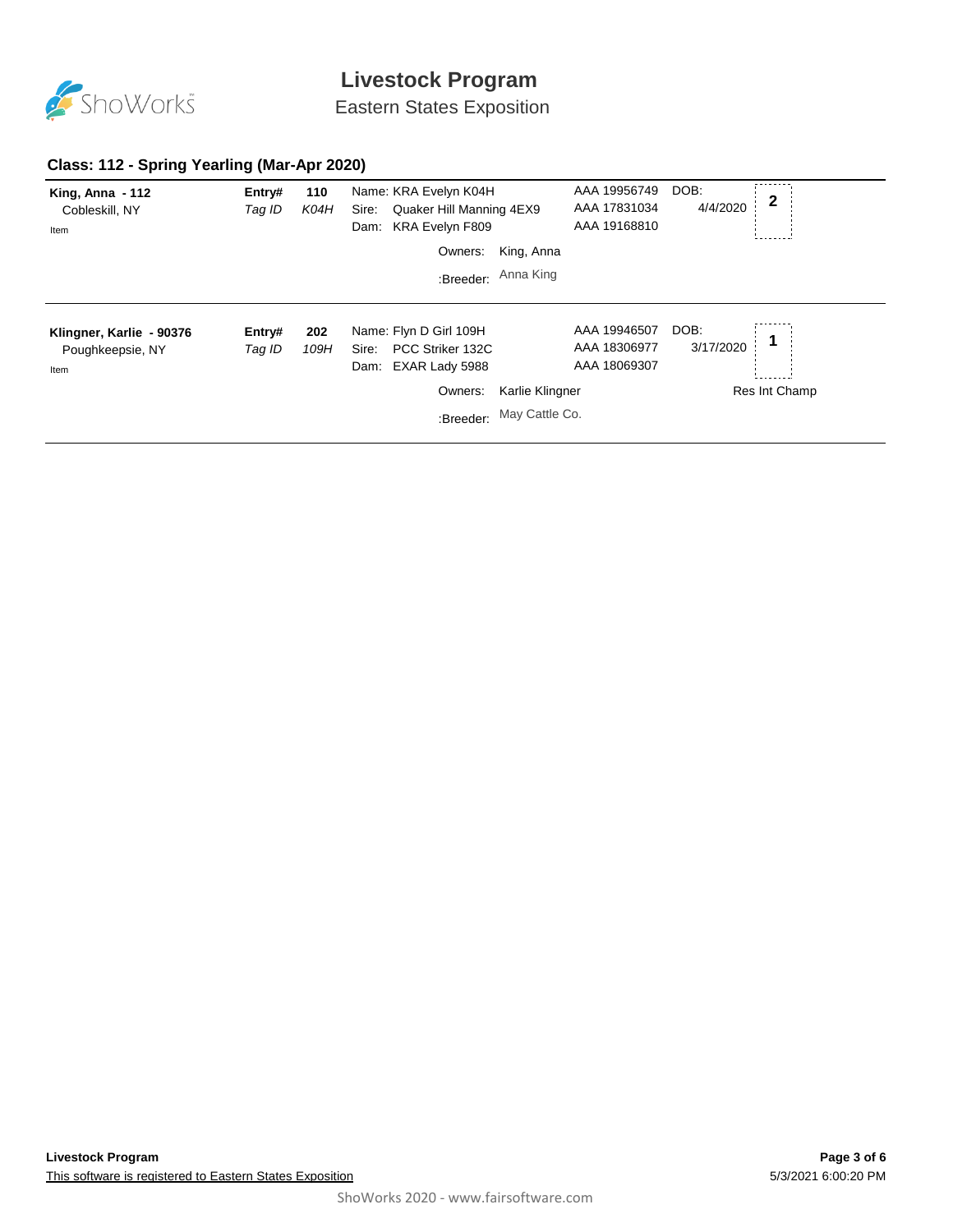

Eastern States Exposition

#### DOB: AAA 19759400 **Lear, Rylie - 90418 412** Name: DWS 783 Blackcap 16H **Entry# <sup>2</sup>** 2/1/2020 AAA 19126057 Salem, NY *Tag ID 16H* Sire: DWS Speaker 783 Dam: DWS 3439 Blackcap 610 AAA 18616291 Item ×, Owners: Rylie Lear :Breeder: Salem Cross Farm AAA 19655451 DOB: **Couto, Kaylin - 90409 333** Name: Rodfame Evelyn R92 **Entry# <sup>1</sup>** AAA 16427563 1/16/2020 Foster, RI *Tag ID R92* Sire: Silveiras Style 9303 Dam: Rodfames Rue R83 AAA 19075153 Item Owners: Kaylin Couto Res Sr Champ :Breeder: Kaylin Couto AAA 19802063 DOB: **King, Anna - 112 108** Name: TVF Spices Gamble 2 **Entry# <sup>3</sup>** 1/10/2020 *Tag ID 2* Sire: TVF Gamble's Darkhorse 620 AAA 18504069 Cobleskill, NY Dam: TVF Spice's Full Power 711 AAA 18904602 Item Owners: King, Anna :Breeder: Thunder View Farm AAA 19727526 DOB: **McLenthan, McKayla - 90422 465** Entry# 465 Name: MAJIN That Primrose H-01 AAA 19727526 DOB:<br>Tag ID H01 Sire: Thomas Navigator 5771 AAA 16448837 1/8/2020 4 *Tag ID H01* Sire: Thomas Navigator 5771 AAA 16448837 1/8/2020 Salem, NY Dam: Trowbridge Primrose 804 AAA 17028963 Item Owners: Mc Kayla Mc Lenithan :Breeder: Mc Kayla Mc Lenithan

#### **Class: 115 - Jr Yearling (Jan-Feb 2020)**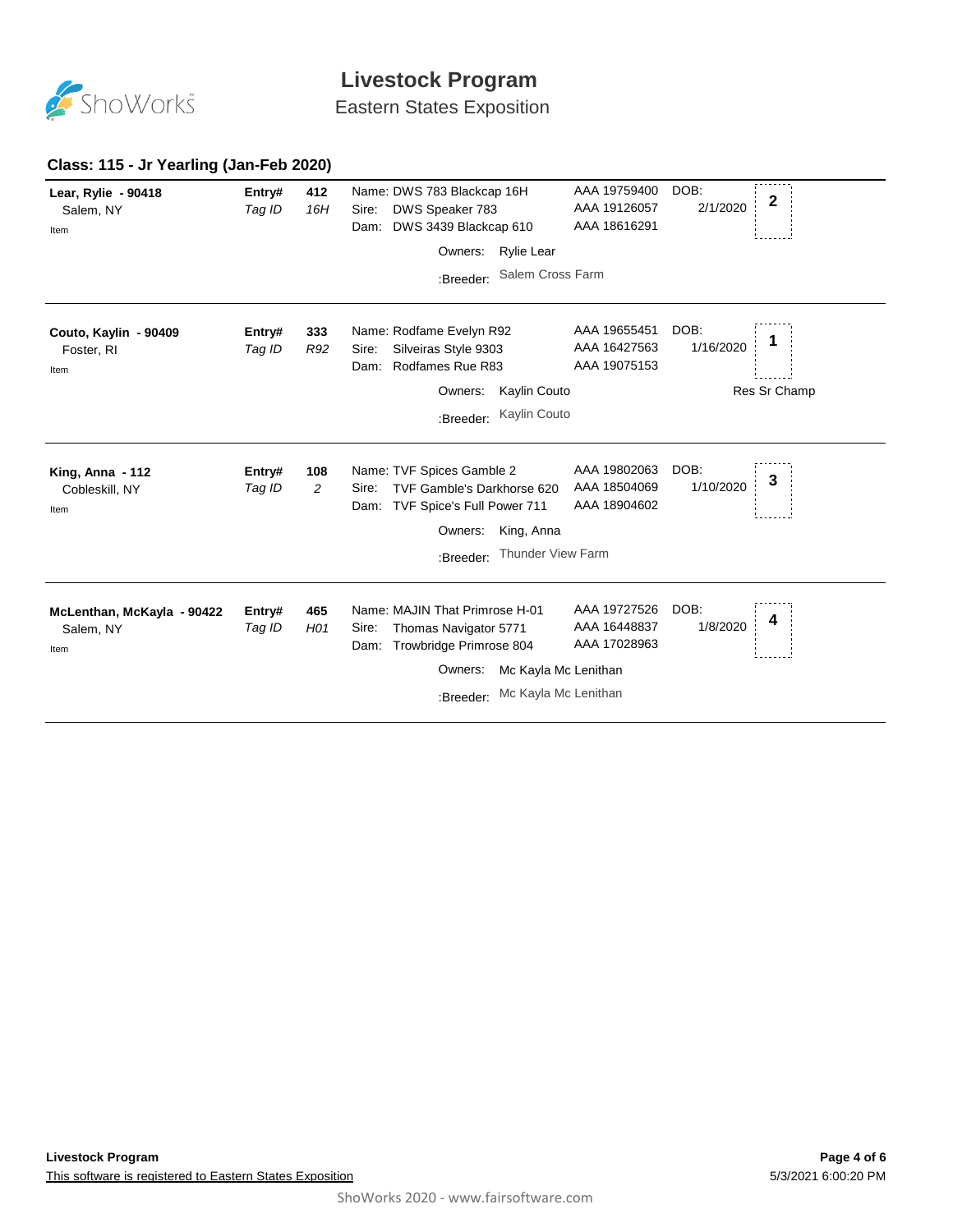

Eastern States Exposition

### **Class: 116 - Sr Yearling (Sept-Dec 2019)**

| King, Anna - 112<br>Cobleskill, NY<br>Item | Entry#<br>Taq ID | 109<br>G927 | Name: KRA Evelyn G927<br>TEX Playbook 5437<br>Sire:<br>Dam: KRA Evelyn B12 | AAA 19621332<br>AAA 18414912<br>AAA 17851348 | DOB:<br>9/29/2019 |
|--------------------------------------------|------------------|-------------|----------------------------------------------------------------------------|----------------------------------------------|-------------------|
|                                            |                  |             | Owners: King, Anna                                                         |                                              | Sr Champ          |
|                                            |                  |             | Breeder: Anna King                                                         |                                              |                   |